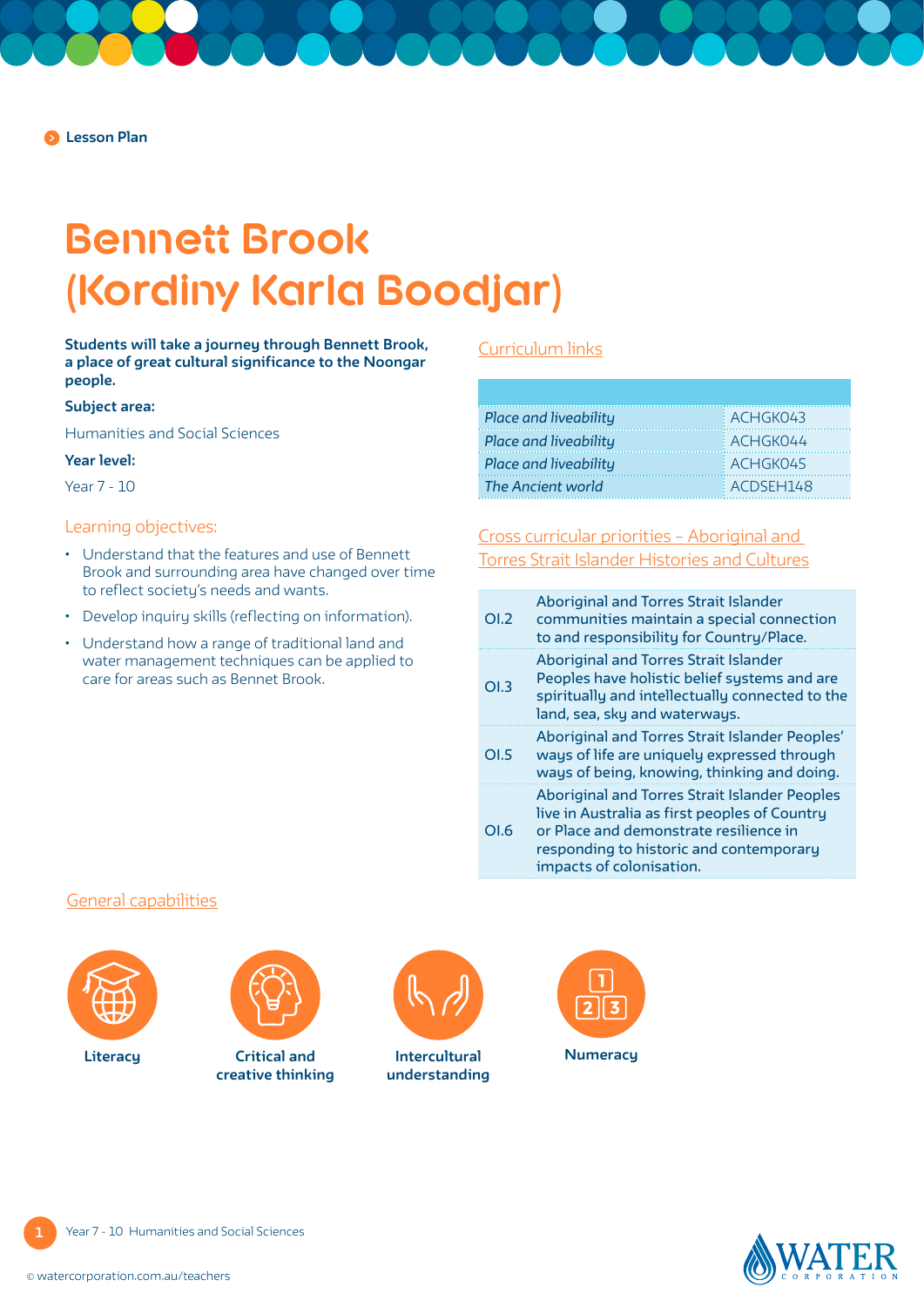**Activity 1**

# **A special place**

**Students will reflect on the Walk with the Waugal Bennett Brook video and consider what makes it such a special place for Aboriginal people. Students will then consider their own special place and write about it in a newspaper article style.**

## **Time required:**

1 hour

# Resources required:

- **• iPad, or laptop per student**
- **• [Bennett Brook comprehension sheet](https://pw-cdn.watercorporation.com.au/-/media/WaterCorp/Documents/Education/Water-in-Aboriginal-culture/Comprehension-sheets/Bennett-Brook---WIAC.pdf?rev=698d13bb712c4b6abfde8ec504519e29)**

## Preparation:

- 1. Print comprehension sheets (1 per student)
- 2. Print A3 suburb area sheets (1 per student)
- 3. Ensure students have access to the following:
	- a. Walk with the [Waugal Bennett Brook video](https://www.watercorporation.com.au/home/education/water-in-aboriginal-culture/walk-with-the-waugal-videos)
	- b. [Bubbl mind map](https://bubbl.us)
- 4. Download and share the [editable newspaper](https://www.presentationmagazine.com/editable-newspaper-portrait-2800.htm) [templates](https://www.presentationmagazine.com/editable-newspaper-portrait-2800.htm) with students



## Steps:

- 1. Ensure students have space to sit and relax while they watch the Bennett Brook video. The video is broken into chapters to provide an opportunity to pause and reflect.
- 2. Ask students to complete the Bennett Brook comprehension sheet as they watch.
- 3. Ask students to think of a special place to them and their family.
- 4. Using [Bubble mind map,](https://bubbl.us) students will brainstorm what makes this place special. Ask students to think about:
	- a. Why is it special to them?
	- b. Who decides if these places are special or not?
	- c. Are these places special to you and/or your familu?
	- d. Do these places have spiritual or cultural significance?
	- e. How does this place make you feel?
	- f. How accessible is it to visit this place (is there public transport to and from?)
	- g. How often would you visit?
	- h. What places are special to you around your home and/or your school?
- 5. Using one of the editable newspaper templates and the information gathered in step 3, students will create a news article on one of the following special places:
	- a. Bennett Brook
	- b. Kings Park
	- c. Rottnest Island
	- d. Swan River
	- e. Perth Mint
	- f. St Mary's Cathedral
	- g. A special place of their choosing
- 6. Students will collate their newspaper articles and publish into a class newspaper to share with their families.

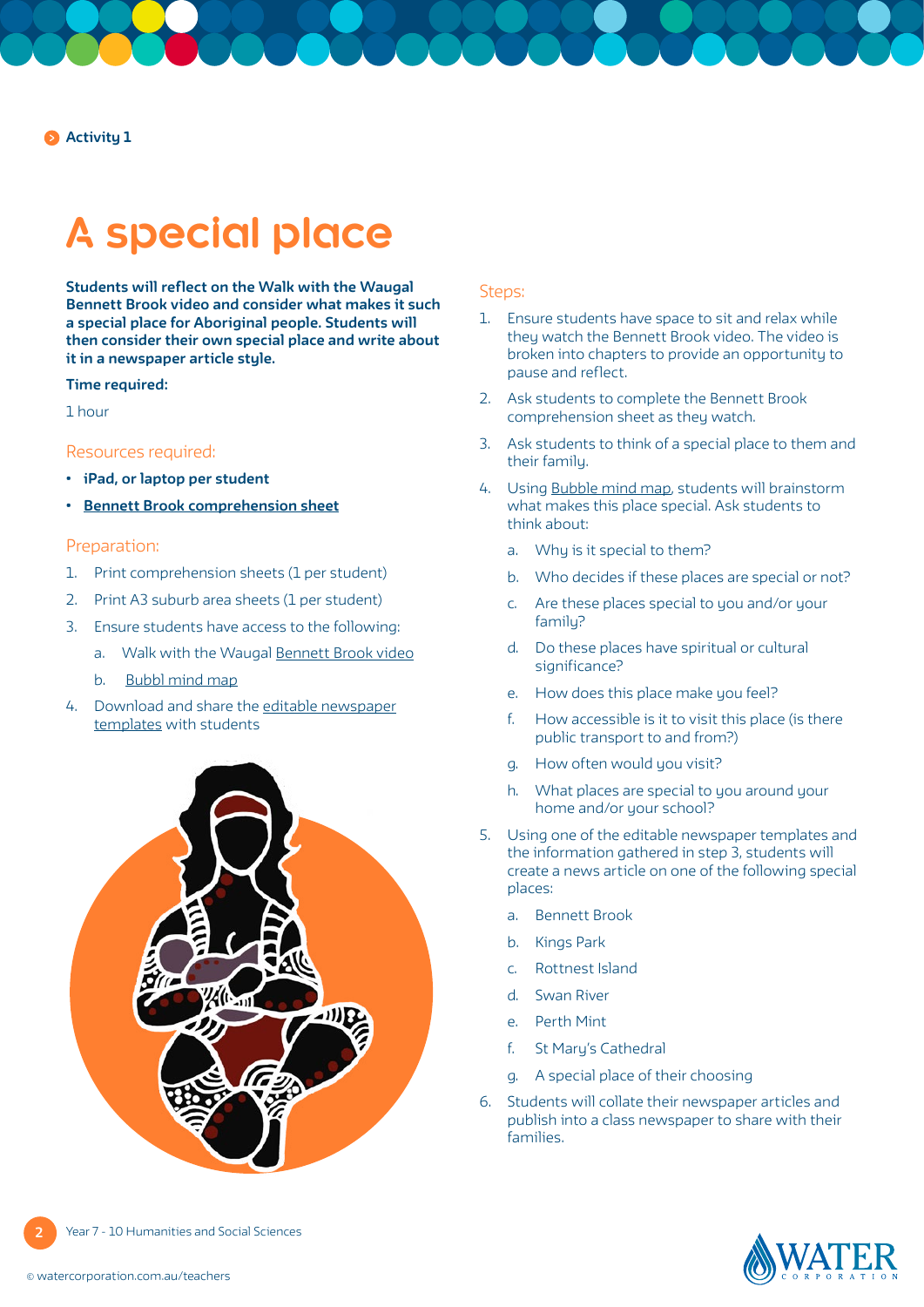# **Korndiny Karla Boodjar (Bennett Brook)**

**Korndiny Karla Boodjar campsites stretched all along the banks of the brook to Eden Hill reserve. This area was an important spiritual place for the Noongar people. Students will analyse the areas surrounding.**

#### **Time required:**

1 hour

#### Resources required:

- **• iPad or laptop per student or per pair**
- **• Student workbook**

# Preparation:

- 1. Ensure students have access to the following articles and websites:
	- a. [The Bennett Brook catchment Department of](https://www.der.wa.gov.au/images/documents/our-work/programs/light_industry/LWQIP_Bennett_Brook.pdf)  [Environment](https://www.der.wa.gov.au/images/documents/our-work/programs/light_industry/LWQIP_Bennett_Brook.pdf)
	- b. [Aboriginal Heritage Inquiry System](https://maps.daa.wa.gov.au/AHIS/)
	- c. [10 major threats to Aboriginal land](https://www.creativespirits.info/aboriginalculture/land/threats-to-aboriginal-land)
- 2. Allocate one of the following suburbs to each student for research:
	- a. Eden Hill
	- b. Caversham
	- d. Bassendean
	- e, Lockridge
	- f. Bennett Springs
	- g. Beechboro
	- h. Whiteman Park
	- i. Dayton

## Steps:

- 1. Ask students to use the map and information from [The Bennett Brook catchment – Department of](https://www.der.wa.gov.au/images/documents/our-work/programs/light_industry/LWQIP_Bennett_Brook.pdf)  [Environment,](https://www.der.wa.gov.au/images/documents/our-work/programs/light_industry/LWQIP_Bennett_Brook.pdf) and figure out:
	- a. What direction is the catchment located from Perth CBD?
	- b. What local councils and authorities protect this area?
	- c. What is the square meter area of this catchment?
- 2. Ask students to go to the Aboriginal Heritage [Inquiry System](https://espatial.dplh.wa.gov.au/AHIS/index.html?viewer=AHIS) and follow these steps:
	- a. Click 'What do you want to do' link, then
	- b. Choose 'Search for registered sites'.
	- c. Select 'Locality, suburb or town',
	- d. Select your chosen suburb from the drop down list
- 3. Students will answer the following questions about their allocated suburb in their student workbook::
	- a. How many Aboriginal heritage sites are identified in your chosen suburb?
	- b. Why are these areas significant?
	- c. What does this site look like and how is it used today? (Google Maps' street view may be used to answer this question)
	- d. What is the square meter area of the suburb?
	- e. Can you find anything else interesting about this suburb?
- 4. Students will spend time designing a symbol or crest to represent their allocated suburb in their student workbook. Get them to explain what features they have included in the design and why? (Symbol can be like a family crest)

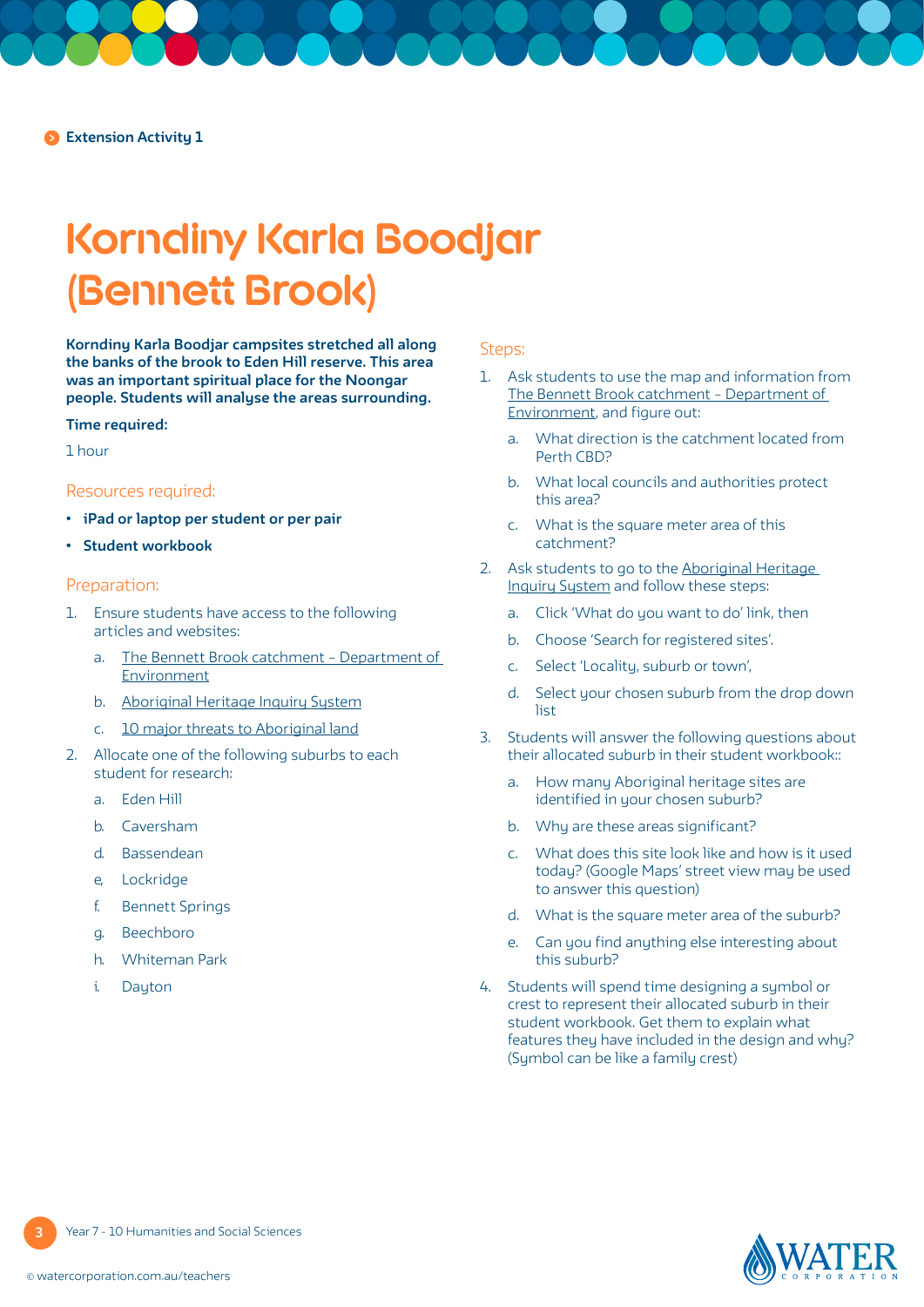## **Extension Activity 1**

- 5. Think, pair, and share: What would 'looking after' a place of spiritual or cultural significance look like:
	- a. Who would be responsible for this place?
	- b. Are there any threats to this area?
- 6. Read the article: [10 major threats to Aboriginal land](https://www.creativespirits.info/aboriginalculture/land/threats-to-aboriginal-land) and discuss as a class:
	- a. What are some of the main points?
	- b. Do you agree with these?



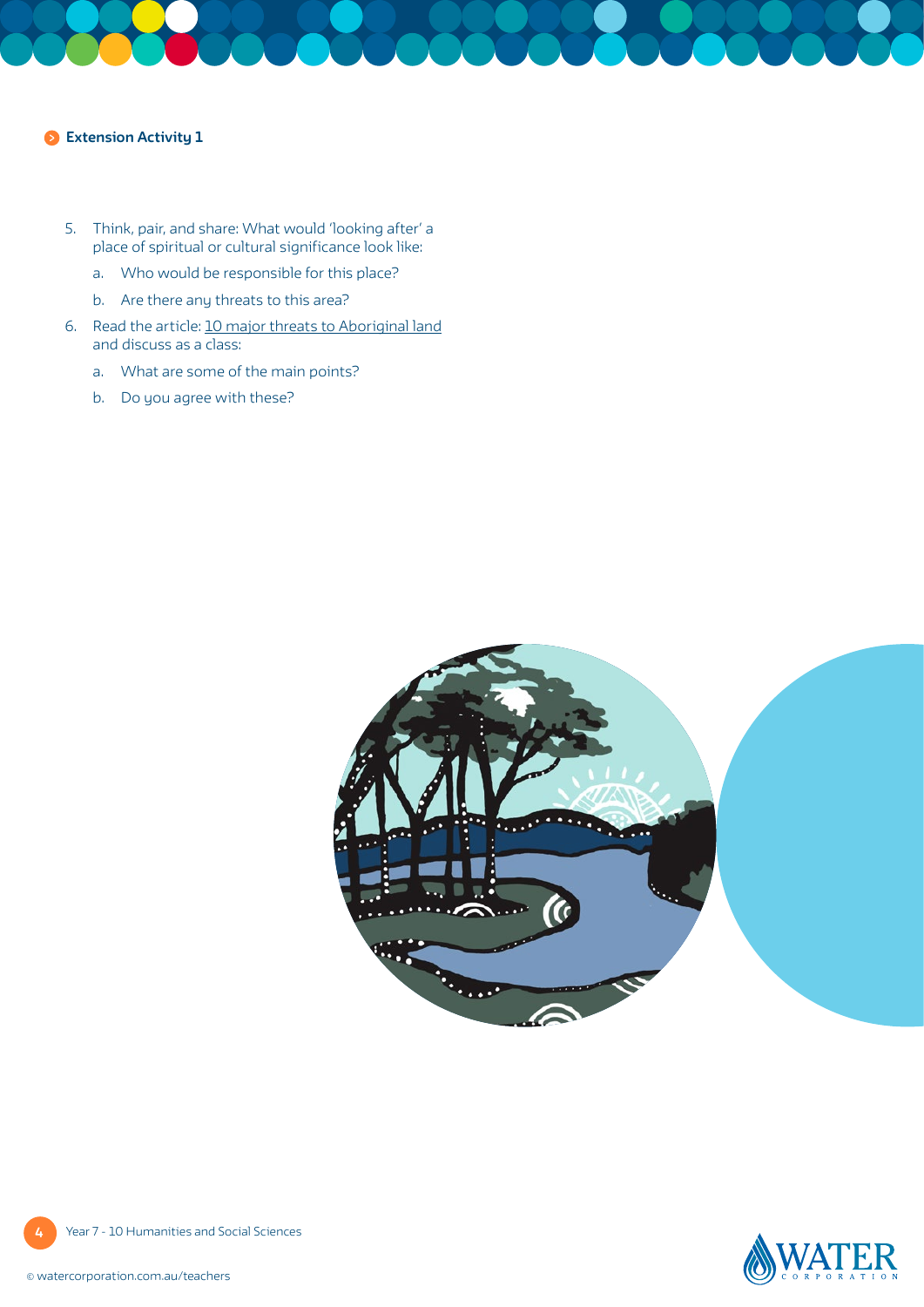# **Liveability**

**Liveability is an assessment of what a place is like to live in, using specific criteria. The criteria include environmental quality, crime and safety, education and health provision, access to shops and services recreational facilities and cultural activities.**

#### **Time required:**

1 hour

## Resources required:

**• iPad or laptop per student**

### Preparation:

- 1. Ensure students have access to the following:
	- a. Walk with the Waugal [Bennett Brook video](https://www.watercorporation.com.au/home/education/water-in-aboriginal-culture/walk-with-the-waugal-videos)
	- b. Water Corporation's [Walk with the Waugal 360](https://www.walkwiththewaugal.com.au/index.html)  [degree website](https://www.walkwiththewaugal.com.au/index.html)
- 2. Print [Liveability survey](#page-5-0) for each student

#### Steps:

- 1. Introduce your students to the concept of 'liveability'.
- 2. Have your class brainstorm:
	- a. The definition of 'liveability',
	- b. What makes a place liveable?
	- c. Why do you want to go there? (e.g. parks, playgrounds, bbq areas).
	- d. What factors contribute to the quality of life?
- 3. Group their suggestions under one of the following headings and write on the board:
	- a. Environmental factors
	- b. Social factors
	- c. Education
	- d. Healthcare
	- e. Infrastructure
- 4. Ask students to research key liveability factors for one of the following suburbs within the Bennett Brook catchment:
	- a. Ballajura
	- b. Caversham
	- c. Guildford
	- d. Bennett Springs
- 5. They need to create and record their findings on the [Liveability survey.](#page-5-0)
- 6. Ask students to reflect on their findings and write a report including:
	- a. Whether their chosen suburb is a liveable place, and why? Encourage students to use their completed survey findings.
	- b. Whether these liveability factors would have been similar or different for the Noongar people who lived there thousands of years ago.
- 7. Using the answers from their Bennett Brook comprehension sheet and the 'Walk with the Waugal' video, students will:
	- a. Create a Venn diagram to compare the similarities and/or differences between the traditional uses of the area to modern times. Is there any overlap?
	- b. Compare and discuss their findings in pairs.

 Students may find other relevant information through Water Corporation's [Walk with the Waugal](https://www.walkwiththewaugal.com.au/index.html)  [360 degree website.](https://www.walkwiththewaugal.com.au/index.html)



**5**